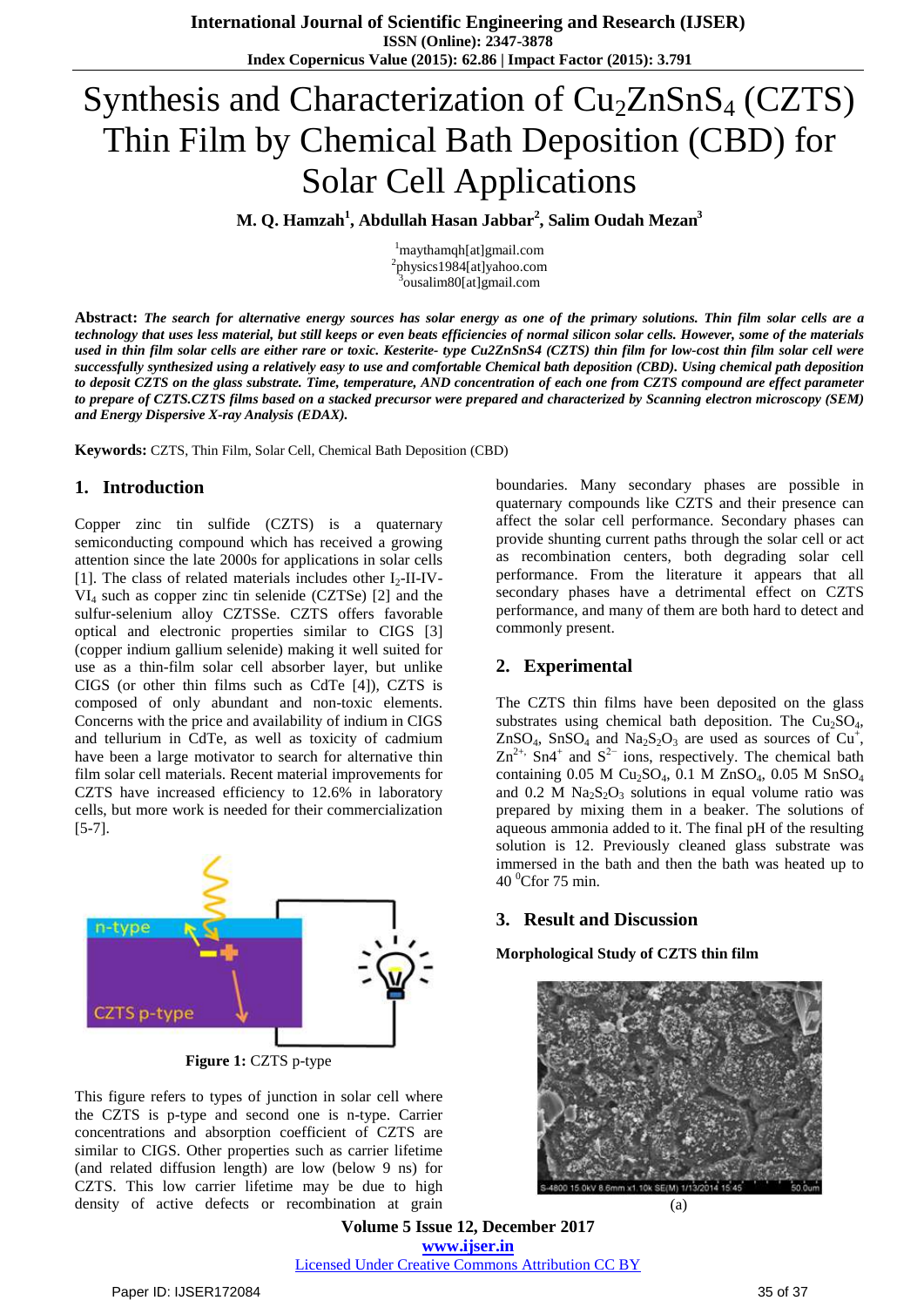





(d) **Figure 2:** SEM images of Different resolution of CZTS thin film

### **Compositional Study of CZTS thin film**



**Figure 3:** EDAX image of CZTS thin film

Figure 2 (a-d) shows scanning electron micrograph (SEM) images CZTS thin film with different resolution. It is observed that the CZTS thin film is uniform and covers the entire substrate surface. The fine grains were well defined, spherical with different sizes and were uniformly distributed over a smooth homogeneous background corresponding to the nanocrystalline phase of CZTS film [8, 9, 10].

Figure 3 shows the EDAX spectrum of as-deposited CZTS thin film deposited by CBD. The elemental analysis was carried out only for Cu and S and the average atomic percentage. But Zn and Sn has very poor ratio.

## **4. Conclusion**

CZTS thin films prepared by Chemical bath deposition method at different temperature. This spectrum revealed that CZTS thin films have high absorbance in the visible region, indicating applicability as a solar cell application. The absorbance band indicates the direct intra band transitions. Using SEM images are observed that the CZTS thin film is uniform and covers the entire substrate surface. The elemental analysis was carried out only for Cu and S and the average atomic percentage. But Zn and Sn has very poor ratio confirmed by EDAX ratio.

### **References**

- [1] M. T. Winkler, W. Wang, O. Gunawan, H. J. Hovel, T. K. Todorov, D. B. Mitzi "Optical designs that improve the efficiency of  $Cu<sub>2</sub>ZnSn(S, Se)<sub>4</sub> solar$ cells". Energy & Environmental Science, (2013), [10,](http://dx.doi.org/10.1039%2FC3EE42541J) [1039](http://dx.doi.org/10.1039%2FC3EE42541J)
- [2] Chawla, P., Jain, S., Vashishtha, P., Ahamed, M., & Sharma, S. N. (2017). Transition from CZTSe to CZTS via multicomponent CZTSSe: Potential low cost photovoltaic absorbers. Superlattices and Microstructures, 1–8. https://doi.org/10.1016/j.spmi.2017.11.025
- [3] Hou, X., Li, Y., Yan, J. J., & Wang, C. W. (2014). Highly efficient photocatalysis of p-type Cu2ZnSnS4under visible-light illumination. Materials Research Bulletin, 60, 628–633. https://doi.org/10.1016/j.materresbull.2014.09.041
- [4] Ma, L., Wei, Z., Zhang, F., & Wu, X. (2015). Synthesis and characterization of high-ordered CdTe nanorods. Superlattices and Microstructures, 88, 536– 540. https://doi.org/10.1016/j.spmi.2015.10.014
- [5] [AbG](http://en.wikipedia.org/wiki/CZTS#cite_ref-str_3-0)uen, L.; Glaunsinger, W.S. "Electrical, magnetic, and EPR studies of the quaternary chalcogenides  $Cu<sub>2</sub>$ -AII-BI-V $X_4$  prepared by iodine transport". Journal of Solid State Chemistry, (1980), 35, 10.
- [6] Matsushita, H.; Ichikawa, T.; Katsui, A. "Structural, thermodynamical and optical properties of  $Cu<sub>2</sub>-II-IV-$ VI<sup>4</sup> quaternary compounds", Journal of Materials Science, (2005), 40 (8).
- [7] M. T. Winkler, W. Wang, O. Gunawan, H. J. Hovel, T. K. Todorov, D. B. Mitzi "Optical designs that improve the efficiency of  $Cu<sub>2</sub>ZnSn(S, Se)<sub>4</sub>$  solar cells". Energy & Environmental Science, (2013), [10,](http://dx.doi.org/10.1039%2FC3EE42541J) [1039.](http://dx.doi.org/10.1039%2FC3EE42541J)

**Volume 5 Issue 12, December 2017 <www.ijser.in>** [Licensed Under Creative Commons Attribution CC BY](http://creativecommons.org/licenses/by/4.0/)